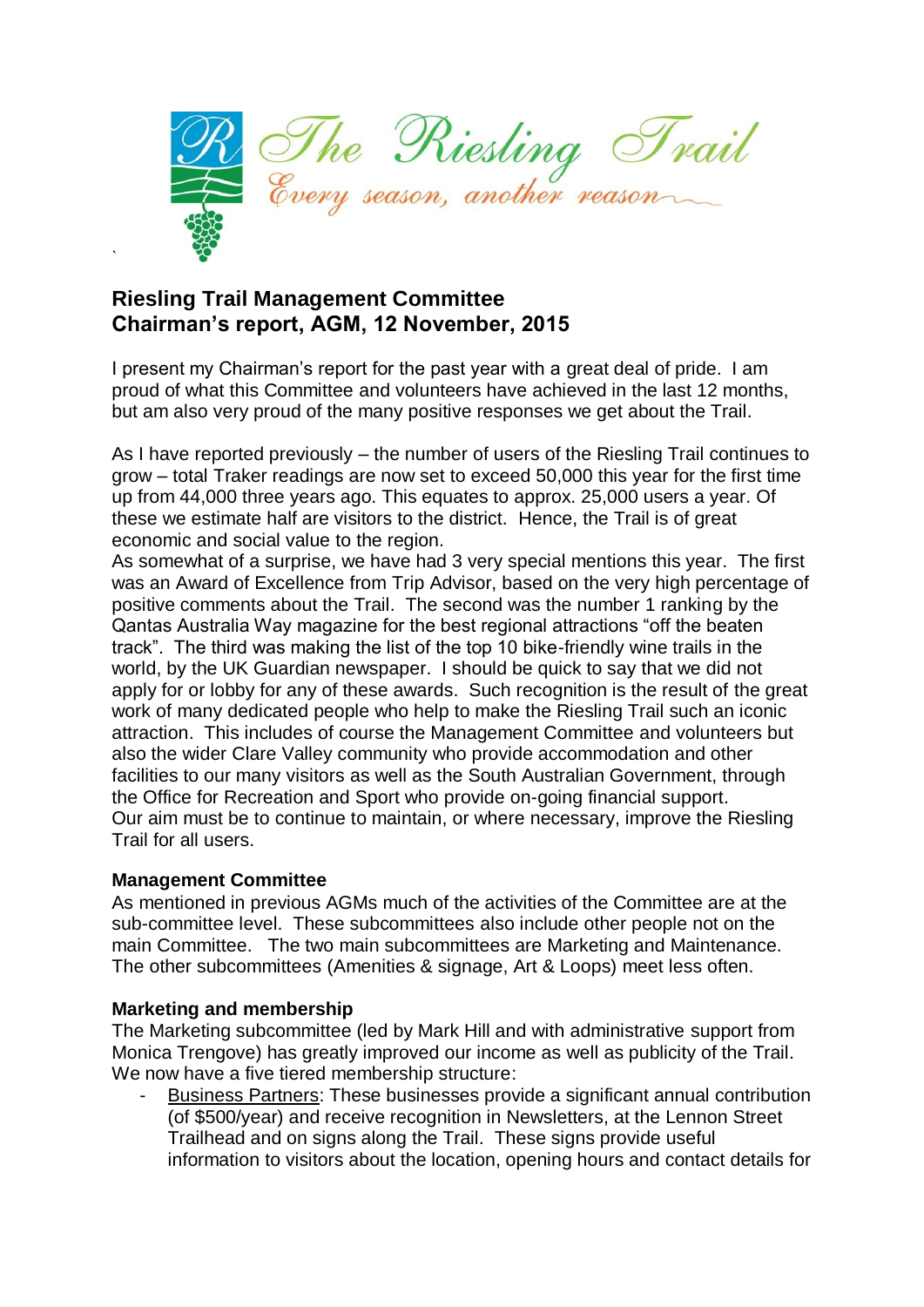these supporting businesses. There are currently 21 businesses who are Business Partners.

- Business Friends: These businesses provide an annual contribution (of \$150/year) and receive recognition at the Lennon Street Trailhead. Currently, there are 49 Business friends.
- Honorary Business Friends: These businesses have donated significant time or facilities to projects on the Riesling Trail. These are also listed at the Lennon Street Trailhead.
- Friends of the Riesling Trail: There is now a life membership option (Friends Forever) for \$400 for anyone not wanting to renew their subscription each year. Of the 70 Riesling Trail Friends, 30 are Friends Forever.
- Honorary Friends Forever: These are life memberships in recognition of outstanding service to the Riesling Trail.

We thank all these businesses and individuals for their financial support for the Riesling Trail. We need, however, to continue to build our membership numbers, especially Riesling Trail Friends. This gives us a strong base for any project work and on-going management of the Riesling Trail.

There is no doubt that the increase in Trail users is due in part to the increase in the publicity about the Riesling Trail by Monica Trengove. This includes the website and Facebook as well as four Newsletters a year. The latest count is that we have reached 800 Facebook friends!

The paving brick fund raising project has been very successful and over many working bees, the pavers were put in place. Special thanks must go to Murph Sims who voluntarily supervised the brick paving. We have since received orders for another 25 paving bricks, which we put in place last weekend. Another fundraiser this year is the "I've sampled the Riesling Trail" stickers. So far 2,000 of these have been distributed through local community outlets.

### **Maintenance**

-

As mentioned previously, maintaining the Trail surface and immediate environment in a very good condition is critical to the on-going popularity of the Trail. There are many hundreds of hours put in by volunteers for work such as pruning, minor repairs and leaf litter clean-ups. Larger jobs, such as Trail or bridge repairs, done by contractors, is funded from an annual grant from the Office for Recreation and Sport. A 600m section of the Trail from Greenwood Park Road to Mulkiri Road was rebuilt this year by Gary Sims of Clare Quarry. Gary also graded the edges of the Trail all the way from Greenwood Park Road back to Clare, improving greatly the drainage along the edge of the Trail.

You may have heard that we were successful in getting a major grant (of \$189,000) from the SA Government for an upgrade of the Trail, from Auburn to Clare. As well, the Riesling Trail Committee will contribute \$20,000, and the Clare & Gilbert Valleys Council \$11,000 (for drainage pipes). This work will be done by Clare Quarry and will start in autumn next year and will be completed in spring 2017.

### **Amenities and signage**

We have put in extra signs to direct people to the Trail and also to other facilities, such as toilets. As well, the Trail head signs (showing the Trail and nearby